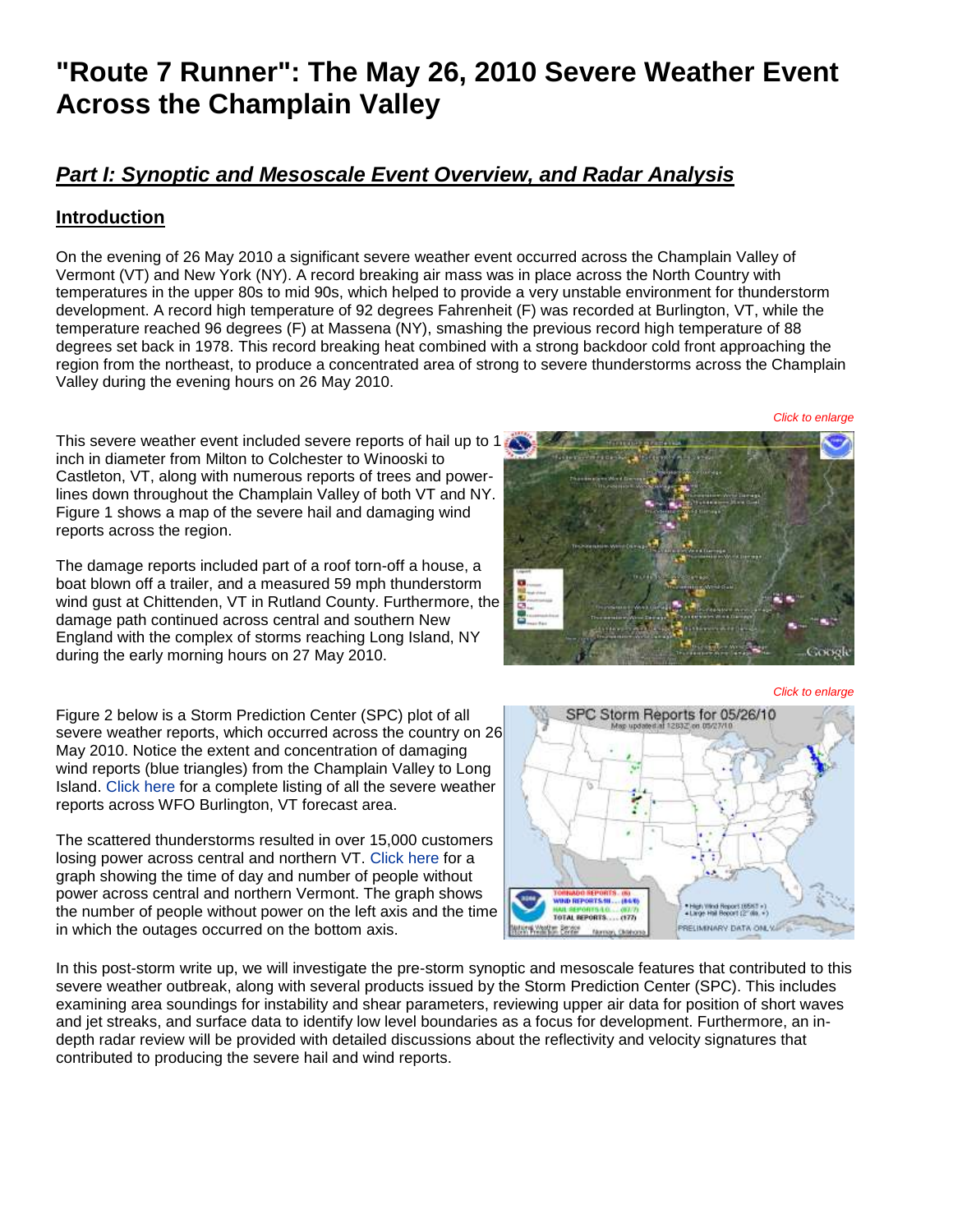#### **Pre Storm Upper Air Environment:**

In this section we will discuss the pre-storm upper air conditions, which helped to produce severe weather across the Weather Forecast Office (WFO) Burlington (BTV) county warning area (CWA).

Figure 3 shows the 300 hPa(30,000 feet above the ground level) upper air analysis on 27 May 2010 at 00 Universal Time Coordinate (UTC; i.e. EDT plus 4 hours). Note the 90 to 105 knots across northern Maine associated with departing upper level jet streak.

This right rear quadrant helped to enhance a region of favorable upper level divergence across our region, which is highlighted by the red circle. This area of upper level divergence was associated with upward vertical motion for thunderstorm development.



*Click to enlarge*

*Click to enlarge*

*Click to enlarge*

Figure 4 shows the 500 hPa (20,000 feet above ground level) upper air analysis on 27 May 2010 at 00 UTC. This upper air analysis shows a deep closed cyclonic circulation across northern Maine, backing toward Vermont, while a 50 knot wind couplet is streaking across northern New England.

This trough energy and associated cool pool aloft (i.e. temperatures between -16C (Celsius) and -18C) helped to create conditions favorable for storm development, especially given the very warm surface conditions.



## **Sounding Data:**

The 00 UTC May 27th rawinsonde observation at Albany, NY (Figure 5) shows extreme instability, but modest deep layer shear, due to the placement of the stronger mid/upper level winds across northern New England. The combination of surface temperatures in the lower 90s and dewpoints in the upper 60s, created surface based convective available potential energy (CAPE) values of 3948 J/kg, with a lifted index (LI) of -10C. CAPE values greater than 1500 J/kg, suggests an unstable environment, favorable for thunderstorm development. The large CAPE profile and very high equilibrium levels indicated the thunderstorms would extend 40,000 to 50,000 feet into the atmosphere, and be capable of producing severe winds or large hail. The equilibrium level is the level at which the rising parcel equals the actual air temperature at that given height, and



results in the unstable air now becoming stable and stops rising. In addition, the Albany sounding showed a very deep and well mixed layer from the surface through 600 hPa. This deep mixed layer produced an environment favorable for transporting strong winds to the surface associated with thunderstorm convection.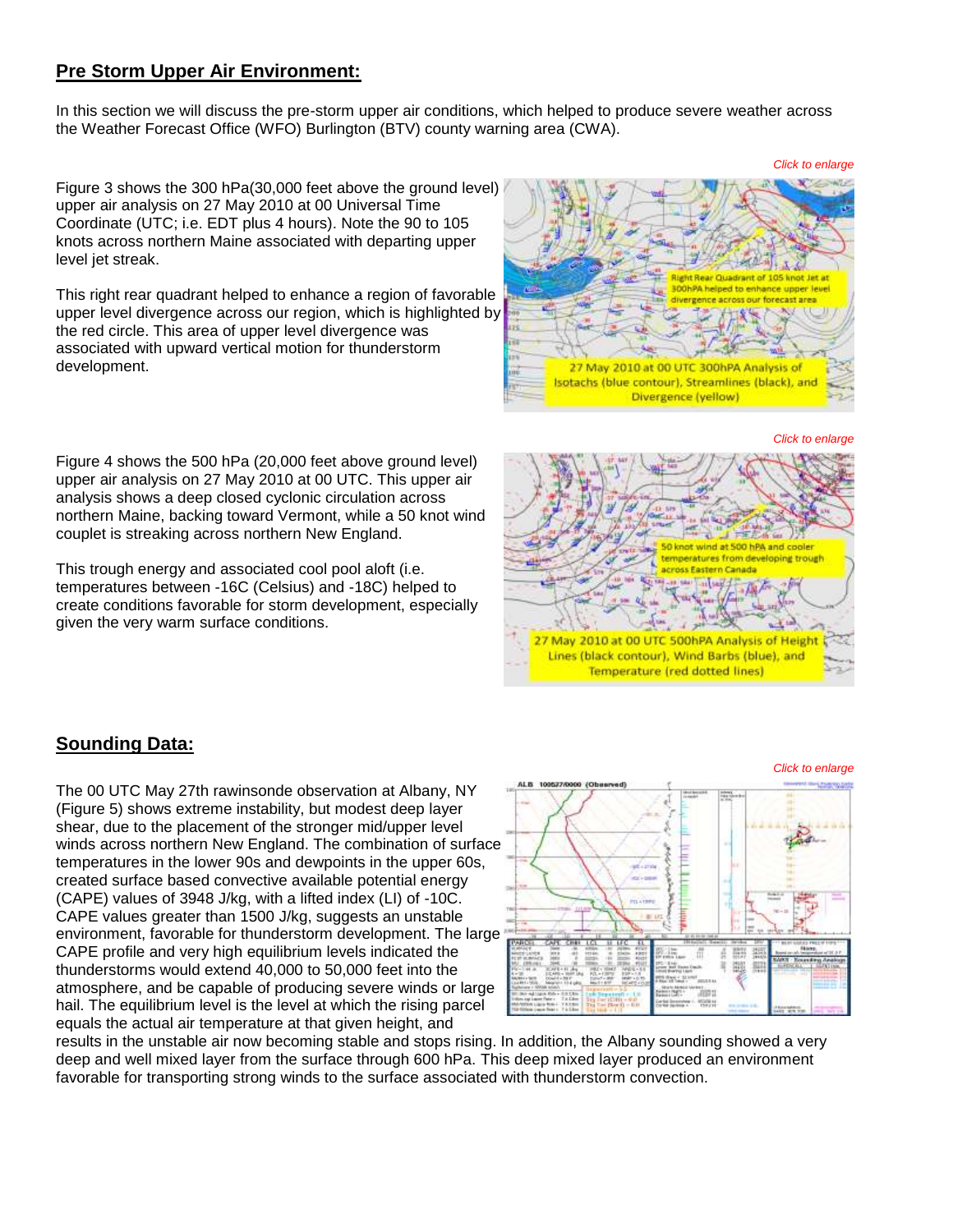#### **Surface Analysis and Severe Weather Parameters:**

The Hydrometeorological Prediction Center surface analysis showed a strong back door cold front moving across the North Country with a weak wave of low pressure located over southern New England. This low level boundary enhanced convergence, which increased the development of evening thunderstorms across the region.

The northwest to southeast orientation of this boundary separated a cool Atlantic air-mass from a very warm and moist atmosphere across the Champlain Valley and Central/Eastern New York. The focus of this boundary and orientation allowed the storms to organize and develop across the northern Champlain Valley and travel all the way to Long Island NY by early May 27th

Figure 7 shows the LAPS (Local Analysis Prediction System) CAPE values across the North Country. The red and purple colored filled from the image below indicates CAPE values greater than 2500 J/kg and suggests very high instability parameters. The high potential instability south of the front was contributed to by insolational heating (surface temperatures in the upper 80s to lower 90s), and southerly winds of 10 to 15 mph resulting in surface dewpoint values in the mid to upper 60s.

Note the strong CAPE gradient which ranged from near 500 J/kg over The Northeast Kingdom of VT to 4000 J/kg across the southern Saint Lawrence Valley of NY. In addition, a CAPE maximum was located across the central and southern Champlain Valley, which helped in the development of the strong

to severe thunderstorms. [Click here](http://www.weather.gov/images/btv/events/26May2010/mcd0716.gif) for a map of SPC mesoscale surface analysis and [click here](javascript:%20openwindow() for the SPC mesoscale discussion.

The surface to 6km shear (figure 8) from the RUC (Rapid Update Cycle) at 22 UTC shows an area of increasing shear approaching the region from the northeast. This increase shear was a result of the building mid/upper level trough and several embedded upper level jet streaks. The surface through 6km shear vector denotes the change in wind throughout this height.

Thunderstorms tend to become more organized and persistent as vertical shear increases. Supercells and organized convection, such as squall lines and derechos are commonly associated with vertical shear values of 35-40 knots and greater through this depth. As you can see from figure 8 below the best deep layer (surface to 6km) shear was located across central and northern New England, but was building toward the

Champlain Valley as the mid/upper level trough deepen and slowly retrograded back west.

*Click to enlarge*





*Click to enlarge*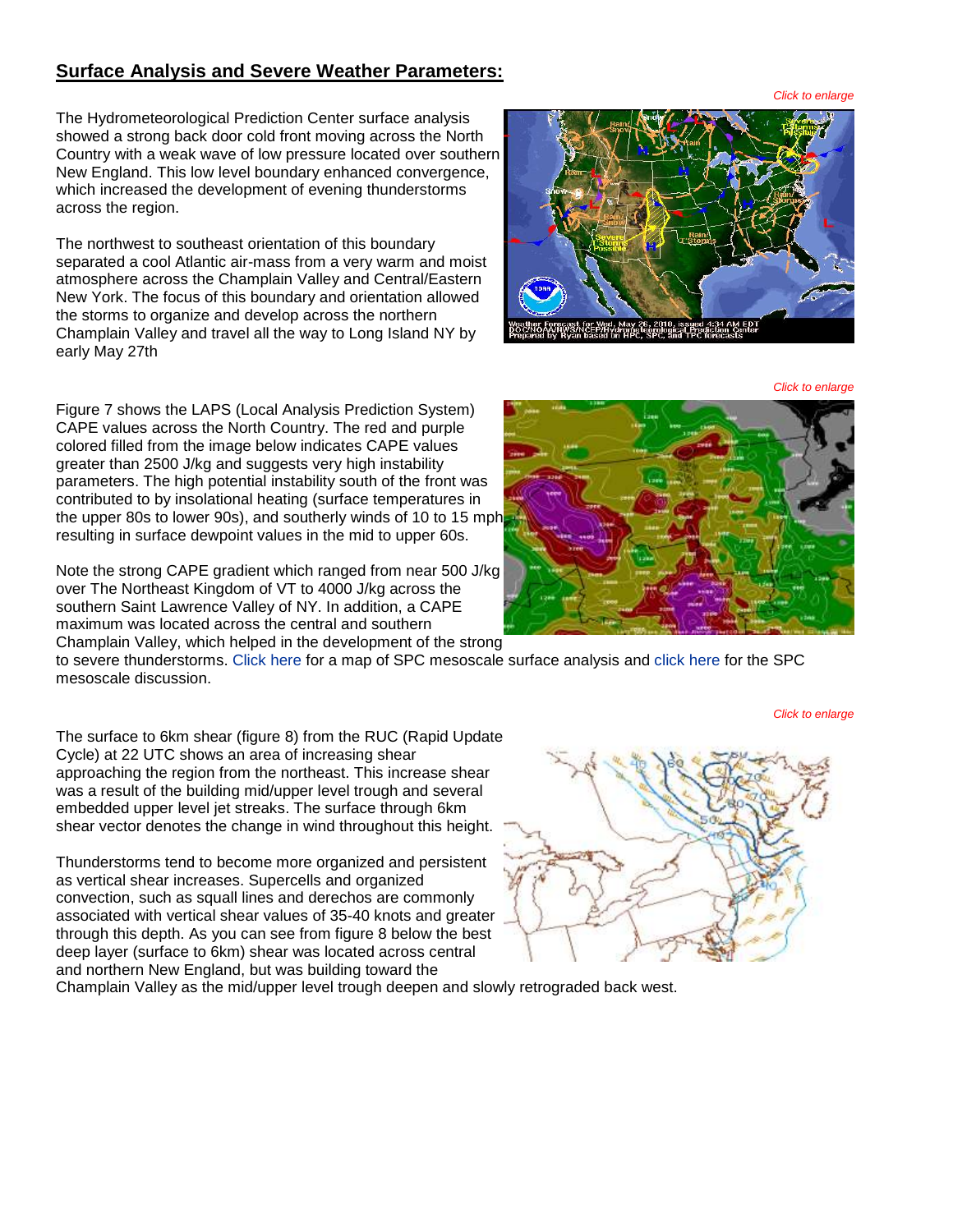#### **Radar Analysis:**

In this section we will discuss in-depth radar signatures and the associated damage with respect to the reflectivity and velocity structures of the cluster of storms.

Figure 9 shows a 0.5 degree base reflectivity loop from the KCXX radar in Colchester, VT on 27 May 2010 from 00 UTC to 02 UTC. Scattered thunderstorms developed just north of the International Border around 00 UTC, then moved into the northern and central Champlain Valley by 0030 UTC, and strengthened as the storms encountered increased instability. The brighter/warmer reflectivity colors from figure 9 show locations of very heavy down pours and potential hail. A 60 or greater dBZ return is very high and would suggest the potential for hail and heavy down pours. The storms moved from north to south down the Champlain Valley at 25 to 30 mph. The north to south orientation of the boundary helped to guide the storms down the Champlain Valley, along with the Adirondack Mountains to the west and the Green Mountains to the east.



*Click to enlarge*

*Click to enlarge*

Figure 10 shows a 0.5 degree base velocity loop from the KCXX radar in Colchester, VT on 27 May 2010 from 00 UTC to 02 UTC. The green and blue colors are inbound winds coming toward the radar, while the warmer yellow and red colors are outbound winds going away from the radar. This velocity loop shows several areas of enhanced inbound (blue color) winds, with the first area located across northern Clinton County, just east of Altona, NY at 0010 UTC and another enhanced wind velocity maximum just south of Milton, VT at 0015 UTC. Please note the purple color with very little movement is associated with range folded data, which results in poor radar sampling. After 01 UTC the outbound velocities (warm colors) increase significantly across southern Chittenden County, and then quickly traveled south into western Addison and Rutland Counties. The quick



movement of the storms, along with a large area of velocities values between 50 and 65 knots, suggested the potential for damaging thunderstorm winds. The fine line which develops in the 0.5 degree base velocity display at 0130 UTC across northern Rutland County is associated with a cool outflow boundary from the thunderstorm downdraft. This boundary produced straight line winds of 45 to 55 knots, which caused wind damage in Rutland County.

*Click to enlarge*

Figure 11 shows a 0.5 degree base reflectivity from the KCXX radar in Colchester, VT at 0143 UTC on 27 May 2010. This low level reflectivity shows a tight reflectivity gradient on the southern flank of the storm, with a weak hook-like structure. Furthermore, you can see a weak outflow boundary interacting with the storm relative inflow on the southern flank of the storm, suggesting the potential for a low level cyclonic circulation. This reflectivity structure suggests the potential for the thunderstorm to produce a tornado, especially if the structure and interaction of low level boundaries persisted. The white triangles show where the KCXX radar is detecting a tornado vortex signature and the potential for a tornado. However, the feature did not persist and no tornado formed from this storm, per results from the NWS storm survey. The pink >65 dBZ returns from the image below show the areas



of very heavy down pours, along with the potential for hail. This storm produced 1 inch hail at Florence, VT located in northern Rutland County at 0145 UTC on 27 May 2010, in addition to numerous reports of damaging straight-line thunderstorm winds.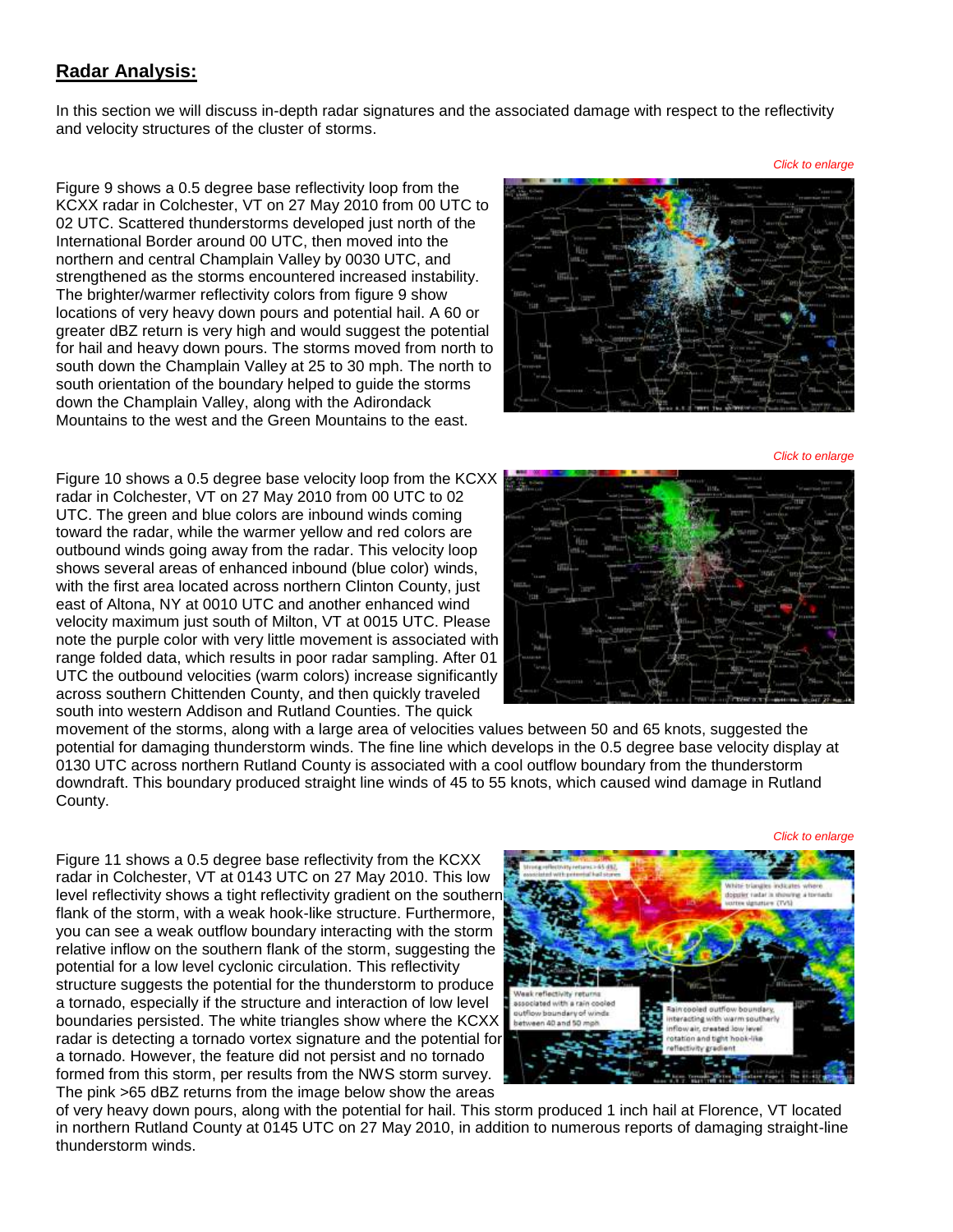*Click to enlarge*

Figure 12 shows the storm relative motion (SRM) 0.5 degree scan from the KCXX radar at 0143 UTC on 27 May 2010. The SRM product indicates the velocity within the storm, as if the storm was stationary. The motion of storm is subtracted from the wind field; the result is a picture of the wind as if the storm was stationary. The picture below shows a tight cyclonic gate to gate circulation at 0143 UTC, with inbound winds of 50 knots, colocated next to outbound winds of 45 to 50 knots. The total circulation was near 100 knots, but only persisted for a couple of minutes and was located 4,000 to 5,000 feet above ground level. In addition, strong outflow winds of 50 to 60 knots were present, indicated by the yellow circle in the image below. These winds produced isolated to scattered trees and power-lines down throughout western Addison and Rutland Counties, which was caused by straight-line thunderstorm winds.



*Click to enlarge*

Figure 13 is a close-up image of the storm relative velocity 0.5 degree scan from KCXX radar in Colchester along with a high resolution topography map at 0148 UTC on 27 May 2010. This image shows the low level cyclonic circulation increased in velocity and tightened in diameter as the storm encountered the narrow Clarendon Gorge. The north-south orientation of the valley and steep terrain associated with the Green Mountains to the east and Taconic Mountains to the west, helped to enhance the low level wind field, which resulted in a tightening of the circulation, along with an increase in wind speeds of the inbound/outbound rotational couplet. The radar sampling showed inbound (cool colors) winds of 40 to 50 knots, while outbound (warm colors) winds were also 40 to 50 knots in a very tight couplet with a cyclonic rotation signature, suggesting the



potential to produce a tornado. This signature continued for several minutes, before the relatively cool storm outflow raced ahead of the system and cutoff/weakened the circulation. As a result, no tornado formed from this circulation, but numerous areas across Rutland County reported trees and power lines down associated with straight line winds.

## **Conclusion/Storm Survey and Pictures:**

The high instability with modest deep layer shear produced an environment favorable for thunderstorm development during the evening hours on 26 May 2010 across part of WFO BTV forecast area. These storms first developed north of the International Border near Montreal, then tracked south across the Champlain Valley of Vermont and New York, then into southern New England, before slowly weakening across Long Island and the cooler waters of the Atlantic Ocean by early morning on 27 May 2010. The cluster of storms produced 1 inch diameter hail at several locations across the Champlain Valley, along with numerous reports of trees and power-lines down, from straightline winds. This damage occurred from winds between 50 and 60 mph, with the highest concentration of damage across Addison and Rutland Counties. The pictures below were taken by staff members from the WFO BTV during a storm damage survey.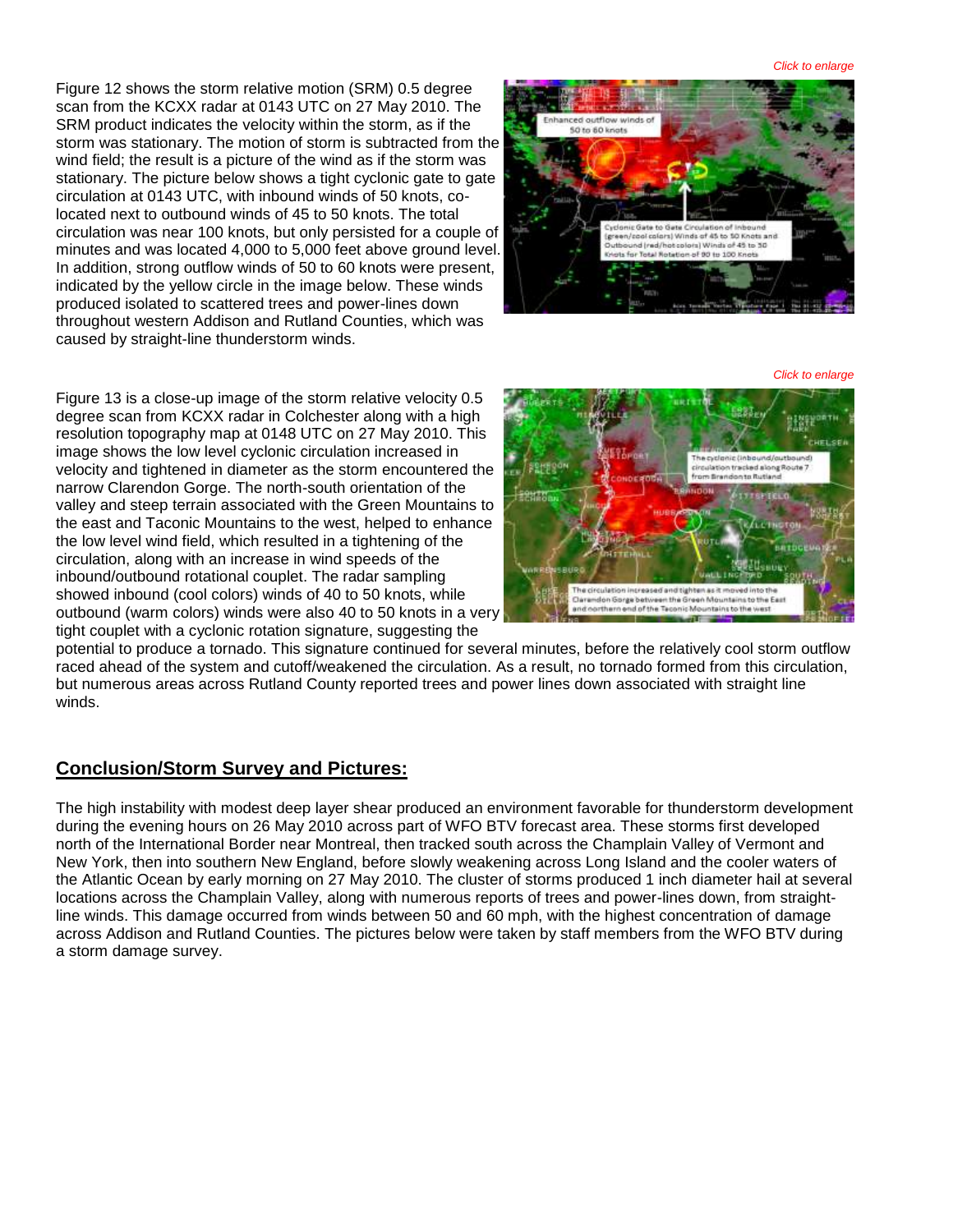



# *Part II: The role of an elevated mixed layer in thunderstorm severity during the evening of 26 May 2010*

Part II of this event summary analyzes mid-tropospheric lapse rates and trajectories associated with the severe weather event occurring during the evening hours on 26 May 2010 across the Champlain Valley of Vermont southward across western New England and across Long Island.

Severe weather events in the North Country can occasionally be influenced by an elevated mixed layer - a displaced layer of relatively hot, dry air aloft originating from the Intermountain West or Mexican Plateau (Banacos and Ekster 2010). Such layers play several important roles: (1) they keep a "capping inversion" in place, allowing for a greater buildup of convective available potential energy (CAPE) prior to the initiation of thunderstorms, (2) thunderstorms tend to be taller with more intense updrafts as a result of the greater instability, and (3) convection in EML environs are associated with greater dry air aloft, which contributes to greater downdraft potential and cold pool generation once storms do develop. The EML is also often associated with heat waves, and several daily high temperatures for May 26th were set across New York and New England several hours before the start of the severe weather.

#### Using NOAA's HYSPLIT model

[\(http://ready.arl.noaa.gov/HYSPLIT.php\)](http://ready.arl.noaa.gov/HYSPLIT.php), we can trace back the air mass within which the first severe storms occurred along the eastern shores of Lake Champlain in the West Milton/Georgia, Vermont area around 00 UTC on 27 May 2010. Figure 1-EML below is a backward trajectory going back 120 hours (5 days).

As can be seen, the trajectory approaches the Champlain Valley in an anticyclonic arc from the North-Northwest, around an anomalously strong upper ridge which was centered across the northern Great Lakes region. The ridge extended north across Ontario, and the trajectory can be seen passing across James Bay around 26/06 UTC.





The trajectory moved along the western periphery of the upper ridge through the upper Mississippi River Valley on the 25th, after completing a complete anticyclonic loop across southern Missouri during the 24th. Prior to that, the air moved across the southern Plains on the 23rd and can be placed back to the high terrain of north-central Mexico on the 22nd. Anticyclonically curved air motion is a common trait of elevated mixed layers which are able to advect large distances; such motion is generally associated with descending air motion which suppresses widespread convective storms and maintains the integrity of the elevated mixed layer over time.

The lower portion of the figure shows a time-height cross section of the backward trajectory. It is notable that the parcel is sinking during its traverse around the upper ridge axis from about 24/18 UTC through 26/00 UTC. There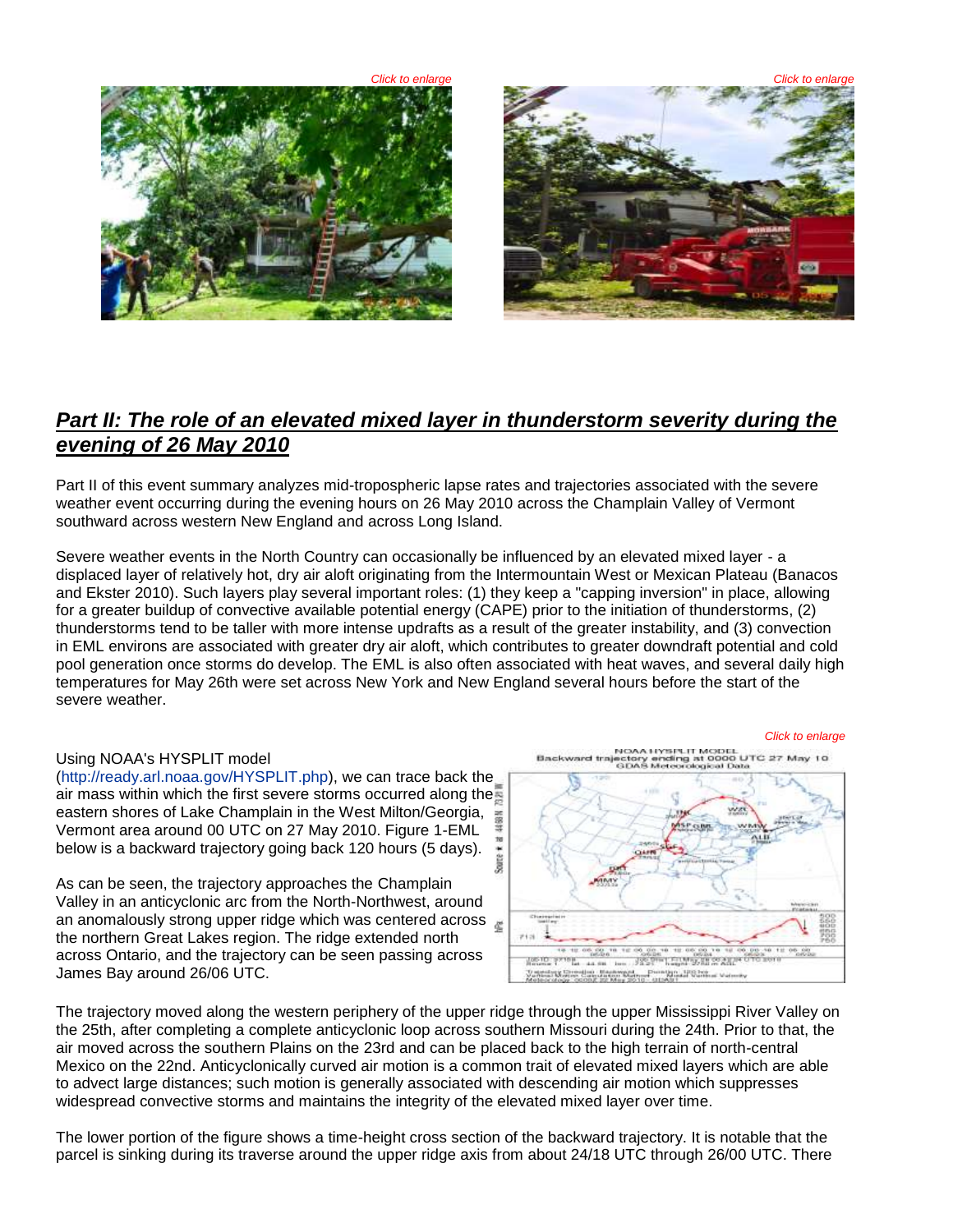is the start of rising parcel motion shown in the trajectory time-height cross section as the air moves into the Champlain Valley during the evening hours on May 26th. Note also in the top figure that the trajectory reaches or slightly passes an inflection point as it moves into the Champlain Valley; the 700mb flow was becoming slightly cyclonic due to the presence of an upper low over the Canadian Maritimes during the evening of the 26th.

Figure 1-EML also denotes soundings along/near the path of the trajectory, which we will examine next.

It appears from the soundings that strong insolational heating resulted in a deep mixed-layer over the Mexican Plateau, which is manifest as an elevated mixed layer in the Monterrey, Mexico at 12 UTC on 22 May 2010 (Fig. 2-EML) as the air moves northeastward to lower elevation. The Monterrey sounding shows steep lapse rates in the 800-550mb layer and a strong capping inversion between 850 and 800 mb.

Note also the strong drying apparent at 800mb associated with the interface between the local moist boundary layer and the dry EML which has moved in. Lapse rates are as steep as dry adiabatic (~9.8 C/km) in the 650-550 mb layer.

The sounding mosaic in Figure 3-EML shows the general evolution of the EML as it moves northeastward across the central United States and across Ontario.

While the EML changes and becomes somewhat less defined over time, the Maniwaki sounding at 12 UTC on May 26th (Figure 3f-EML) does show a layer of steep lapse rates from 750-550 mb (greater than 8 C/km), and the characteristic increase in relative humidity with height through this layer. The northerly winds allow this plume of steep lapse rates to advect southward into northern New York and Vermont during the day on May 26th.

The Albany, NY (ALB) sounding at 00 UTC on 27 May 2010 (Fig. 4-EML) reveals very steep lapse rates from the surface through 600mb, associated with the remnant EML and the hot, well-mixed boundary layer with surface temperatures still in the low 90s during the early evening hours. Resultant surfacebased CAPE is nearly 4000 J/kg, which is very unstable for the Northeastern United States. Note also that the equilibrium level on the sounding is near 150mb, and allowed for very "deep" convection to occur.

In addition to the steep lapse rates, the surface to 6 km shear was around 25 kts, which was sufficient to promote thunderstorm organization during the evening hours. The development of the convection occurred on the "cool" edge of

the EML plume and the western edge of the stronger deep-layer northerly shear associated with a vertically stacked low over the Canadian Maritimes (this will be more apparent in Fig 5-EML below).









*Click to enlarge*

*Click to enlarge*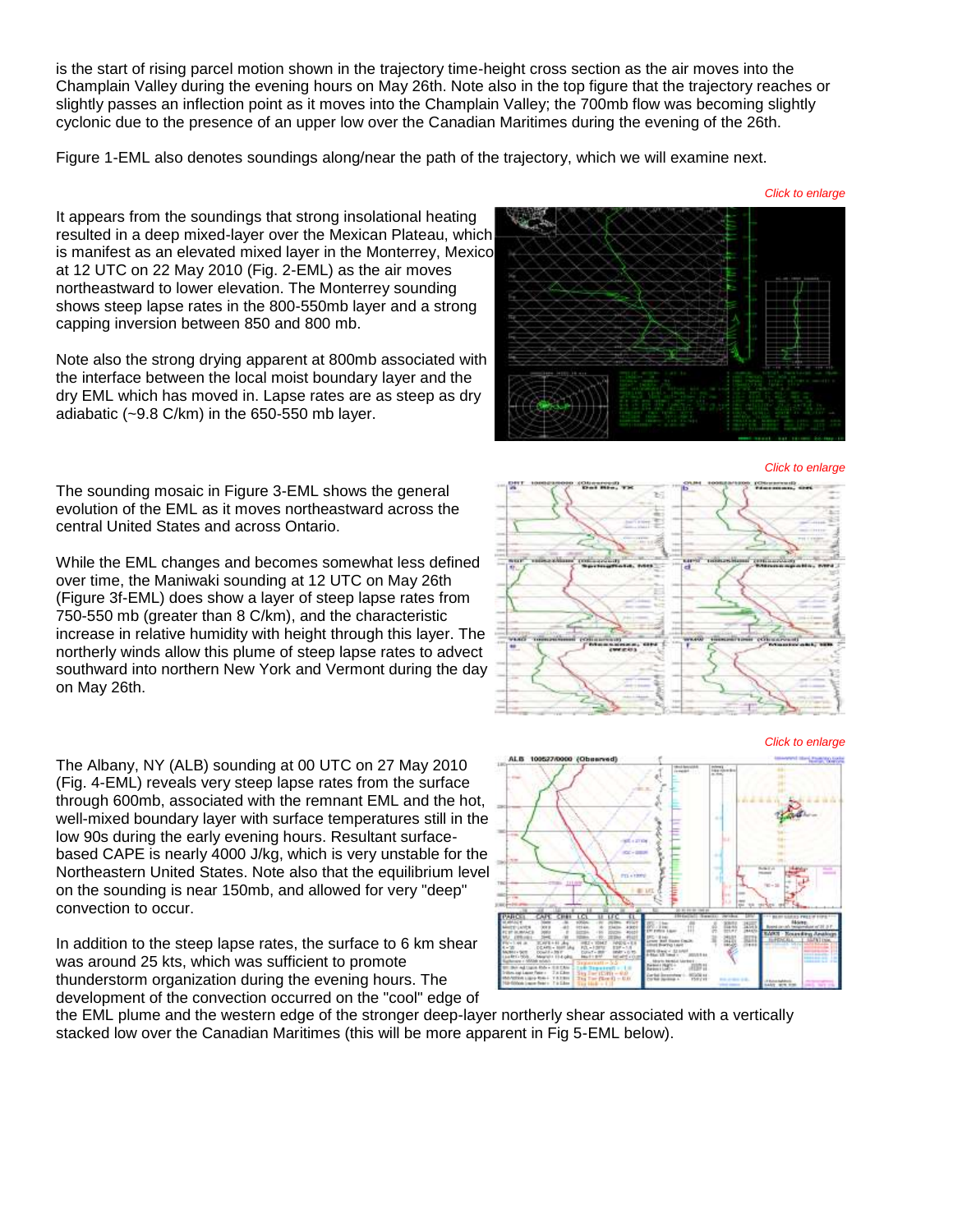*Click to enlarge*

To further detail the movement and evolution of the EML over time, RUC initial hour analyses were used to create a 5-day loop of 700-500mb lapse rates juxtaposed with 700mb geopotential heights, winds, and temperatures. The initial panel is displayed in Fig. 5-EML, and shows the generation of steep lapse rates 8- 10 C/km across the higher terrain of the southern Rockies and Mexican Plateau. The 700mb trough moving across the Great Basin aids in ejecting the hot air northeastward as an elevated mixed layer on May 23<sup>rd</sup>. Meanwhile, a building ridge across the Ohio Valley northward across the Great Lakes into Ontario allows for strong gradient flow to advect the EML plume northward in anticyclonic flow across the lower Missouri Valley into the upper Mississippi river valley on the 24th. While the EML slowly loses definition with time, it is evident that a portion of it



remains within the anticyclonic circulation as it moves around the ridge into southern Quebec and New York and Vermont on the 26th. Convective initiation occurs near the eastern edge (cool side) of the EML plume, and along a gradient of increasing 700mb winds associated with the deep low over the Canadian Maritimes on the 26th. Typically, convection will occur on the northern or eastern edge of the EML where convective inhibition not as significant.

The presence of an EML in the northeastern United States is relatively rare. One reason is the distance (>3000 km) from the primary source region of the Intermountain West. Another precluding factor is convective overturning in the form of thunderstorms which typically process and eradicate the EML over the central United States (where the highest concentration of severe weather occurs in the United States). However, in the days leading up to May 26th, we find a lot of anticyclonically curved flow which generally leads to synoptic-scale decent limiting the areal coverage of thunderstorms. Thus, the anticylonically curved flow contributes to maintenance of the EML plume. We can infer the absence of widespread convection near the EML plume by looking at the 24-hour precipitation (12-12 UTC) overlaid with an intermediate snapshot of RUC 700-500mb lapse rates > 7 C/km (which we will loosely define as the edge of the EML plume).

The multi-sensor precipitation analysis for the CONUS is displayed in Fig. 6-EML. Looking specifically at precipitation amounts ending at 12 UTC on May 23rd (Fig. 6b-EML) and May 24th (Fig. 6c-EML), we see a general absence of rainfall across the southern and central Great Plains northeastward into the western Great Lakes region, allowing the EML to move without any significant changes. Precipitation becomes more widespread for the 24 hour period ending at 12 UTC on May 25th (Fig. 6d-EML), especially across Oklahoma, Kansas, and Nebraska. While this decreases the areal extent of the EML plume, there is a smaller, relatively unmodified portion of the EML across the upper Mississippi valley and Great Lakes region that has become entrenched in the 700mb ridge circulation. A portion of this remaining EML plume appears to



move across Ontario and into the North Country on the 26th. The precipitation associated with the severe, forwardpropagating MCS can be seen on the final panel (Fig. 6f-EML) across eastern New York and New England, and occurs along the eastern periphery of the EML.

In conclusion, the presence of an elevated mixed layer (EML) likely contributed to the overall severity and longevity of the forward-propagating mesoscale convective system (MCS) on the evening of 26 May 2010. The steep midtropospheric lapse rates resulted in large CAPE values (up to 4000 J/kg observed per 00 UTC/27th ALB sounding). Likewise, the dry air aloft aided in the development of a strong mesoscale cold pool that aided in the accelerated motion of the MCS. In the days leading up to the event, we showed that southwesterly winds associated with a mid-level trough across the Intermountain West helped eject the EML from the Mexican Plateau, and that the EML plume was able to move northeastward across the southern and central Plains and upper Midwest in the absence of widespread convective overturning, which would have otherwise destroyed the EML. The trajectory analysis suggests anticyclonically curved flow along the EML path which likely suppressed convection until it began to encounter cyclonically curved flow and a highly moist and unstable environment for thunderstorm formation from Montreal, Quebec into the Champlain Valley at 23 UTC on 26 May 2010. Because